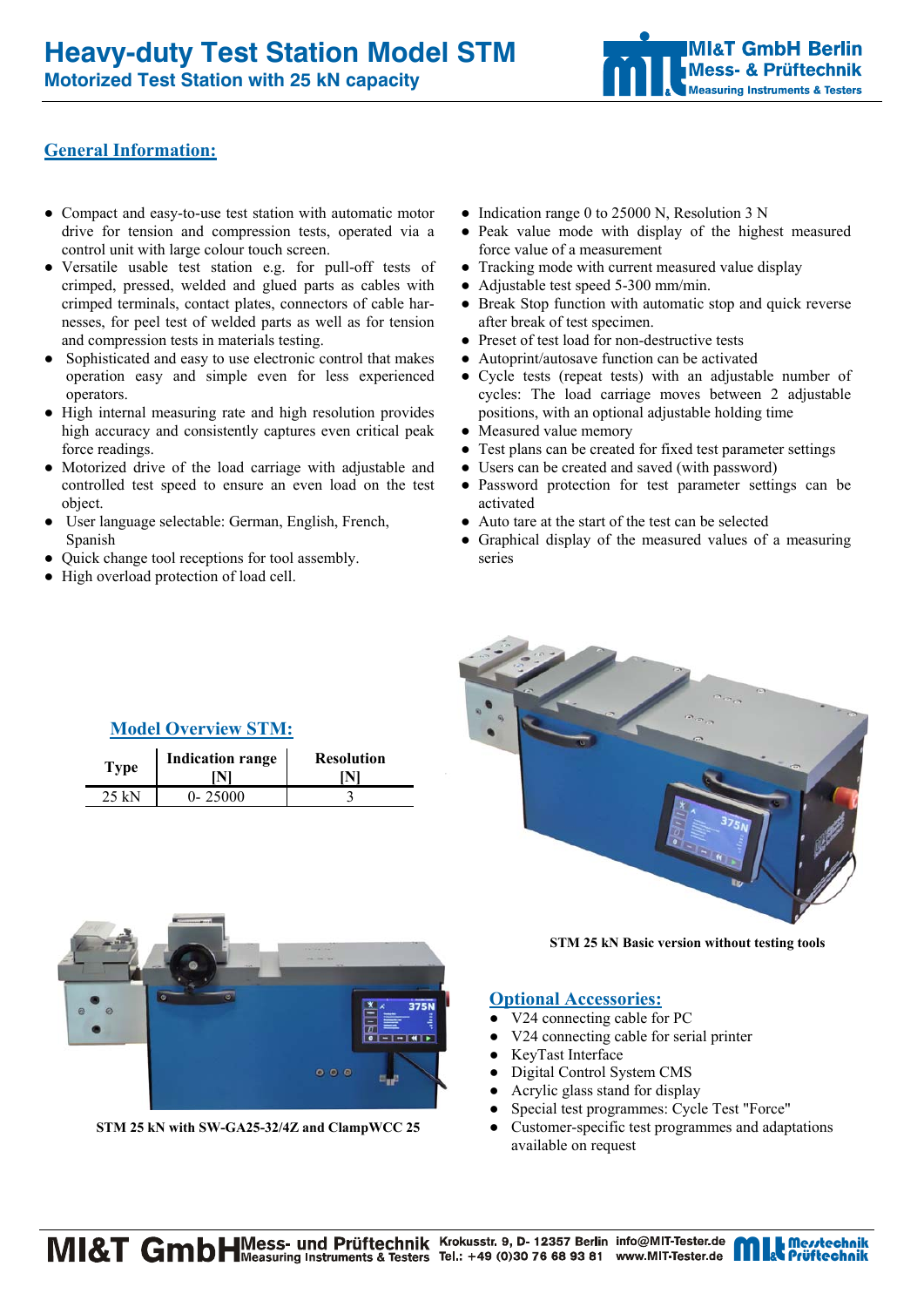# **Heavy-duty Test Station Model STM**

**Motorized Test Station with 25 kN capacity** 





**STM 25 kN with Clamping Crown SG 151 and Clamp WCC 25** 



**Control Unit**



**STM 25 kN detail: assembled tools**

## **Technical Specifications:**

Indication range:  $0 - 25000 \text{ N}$ Resolution: 3 N Rel. accuracy error:  $\leq \pm 0.25\% \pm$  LSD

#### **Model designation: STM 25kN Prüfstation:**

(within the measuring range)

### **Built-in Force Measuring System:**

#### **Force Sensor:**

DMS-load cell with integrated 16 bit AD-converter. Overload protection up to 150% of nominal load of load cell.

#### **Load device:**

| Dimensions:              | ca. 840x276x330 mm (WxDxH);              |  |
|--------------------------|------------------------------------------|--|
| Weight:                  | ca. 120 kg (without testing tools);      |  |
| Construction:            | durable all metal construction           |  |
| Housing:                 | Aluminium;                               |  |
| Finish                   | grey / blue, anodised oxide layer        |  |
|                          | The completely sealed housing prevents   |  |
|                          | specimen parts and dirt from entering.   |  |
| Tool assembly            | Quick-change tool receptions on the      |  |
|                          | measuring point and the top plate of the |  |
|                          | housing                                  |  |
| Drive:                   | BLDC motor with linear drive             |  |
| Linear Stroke:           | ca. 150 mm.                              |  |
| Test speed:              | adjustable 5-300 mm/min, controlled test |  |
|                          | speed, max. tolerance: $\leq \pm 2\%$    |  |
| Test force preset:       | 10-100% of nominal load.                 |  |
| <b>Break Stop</b>        |                                          |  |
| Function:                | automatic stop and quick reverse         |  |
|                          | (settable).                              |  |
| Power supply:            | 36 V DC, external mains adapter.         |  |
| $\overline{\phantom{a}}$ |                                          |  |

Transport handles that can be mounted on both sides (4 pieces)

#### **Control Panel**

- All inputs and operations for the measuring system and the drive unit via capacitive touch panel with backlighting.
- Dimensions: 196x180x40 mm, weight: 900 g
- Ports: RS232C, USB, Ethernet
- Touch screen display 7", capacitive
- Operation of tester by keys displayed on touch screen for measuring system and drive unit
- Selectable language for operator guidance: D, E, F, ES
- Set-up menu for internal parameter selection and adjustment of measuring system

#### **Evaluation:**

- Operating modes: Tracking Mode and Peak Point Mode;
- Internal update rate: 10000 Hz
- Tare compensation
- Overload indication
- Measured value memory
- Measurement series management
- Graphical representation of the measured values
- Real Time Clock with date and time;
- Single and listing output of measured values via the serial interface
- Adjustable parameters for RS232C